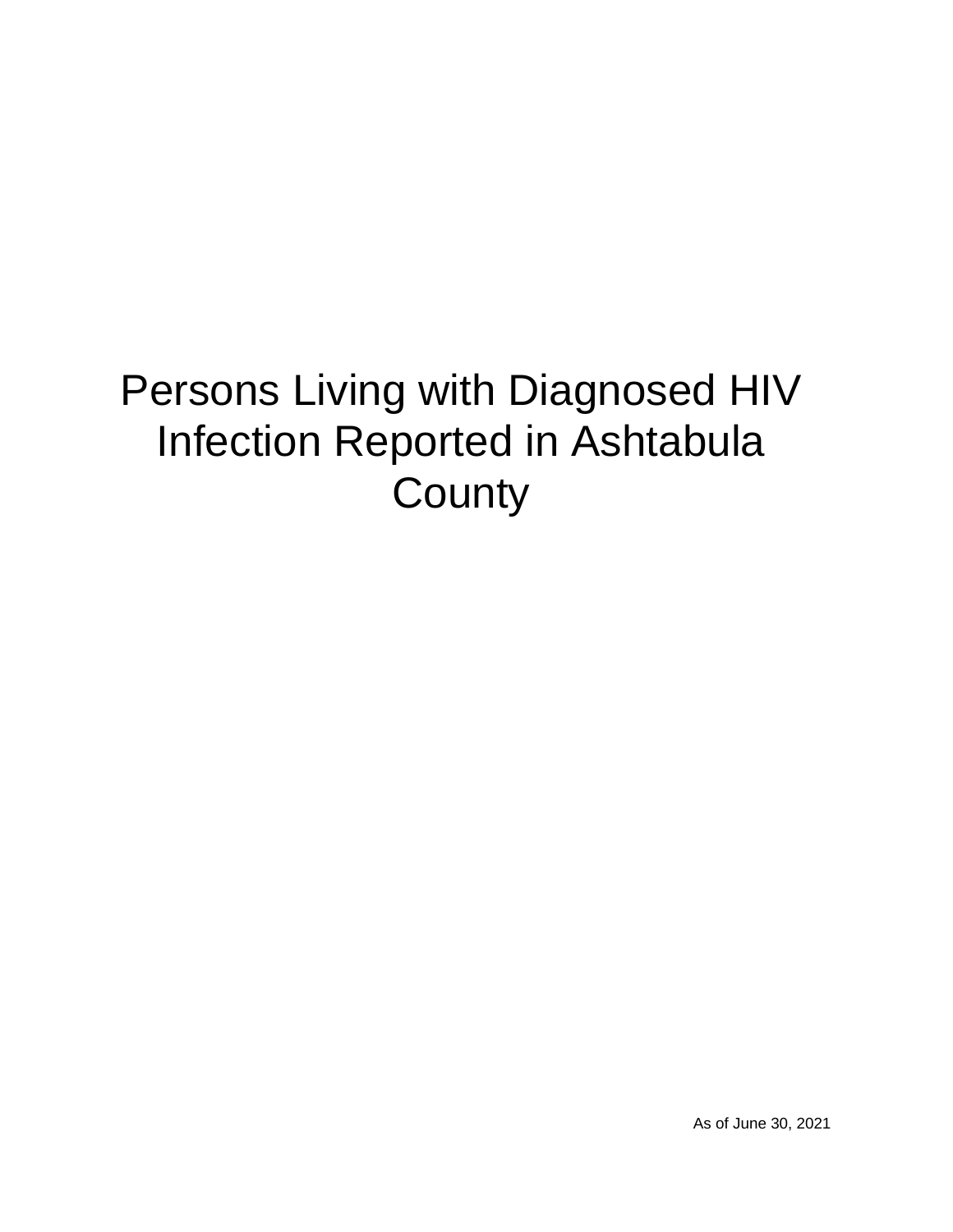| Characteristic<br>Sex at birth<br>Males<br>Females<br>Age at end of year<br>< 13<br>13-14<br>15-19<br>20-24<br>25-29<br>30-34<br>35-39<br>40-44<br>45-49<br>50-54 |                   | Living with diagnosed HIV infection |                          | <b>Current Disease Status</b> |        |                         |       |  |  |  |
|-------------------------------------------------------------------------------------------------------------------------------------------------------------------|-------------------|-------------------------------------|--------------------------|-------------------------------|--------|-------------------------|-------|--|--|--|
|                                                                                                                                                                   |                   | in 2020                             |                          | <b>HIV (not AIDS)</b>         |        | <b>AIDS</b>             |       |  |  |  |
|                                                                                                                                                                   | Rate <sup>a</sup> | No.                                 | $\%$                     | No.                           | $\%$   | No.                     | $\%$  |  |  |  |
|                                                                                                                                                                   |                   |                                     |                          |                               |        |                         |       |  |  |  |
|                                                                                                                                                                   | 170.9             | 83                                  | 71%                      | 36                            | 64%    | 47                      | 77%   |  |  |  |
|                                                                                                                                                                   | 70.9              | 34                                  | 29%                      | 20                            | 36%    | 14                      | 23%   |  |  |  |
|                                                                                                                                                                   |                   |                                     |                          |                               |        |                         |       |  |  |  |
|                                                                                                                                                                   | $\star$           | ۰                                   | $\overline{\phantom{a}}$ | $\overline{\phantom{a}}$      |        |                         |       |  |  |  |
|                                                                                                                                                                   |                   | 1                                   | 1%                       | 1                             | 2%     |                         |       |  |  |  |
|                                                                                                                                                                   |                   |                                     | $\overline{\phantom{a}}$ |                               | $\sim$ |                         |       |  |  |  |
|                                                                                                                                                                   |                   | 3                                   | 3%                       | 3                             | 5%     |                         |       |  |  |  |
|                                                                                                                                                                   |                   | 4                                   | 3%                       | 2                             | 4%     | 2                       | 3%    |  |  |  |
|                                                                                                                                                                   | 108.7             | 6                                   | 5%                       | 3                             | 5%     | 3                       | 5%    |  |  |  |
|                                                                                                                                                                   | 224.7             | 12                                  | 10%                      | 9                             | 16%    | 3                       | 5%    |  |  |  |
|                                                                                                                                                                   | 150.4             | 8                                   | 7%                       | 7                             | 13%    | 1                       | 2%    |  |  |  |
|                                                                                                                                                                   | 303.4             | 18                                  | 15%                      | 9                             | 16%    | 9                       | 15%   |  |  |  |
|                                                                                                                                                                   | 173.0             | 11                                  | 9%                       | 6                             | 11%    | 5                       | 8%    |  |  |  |
| 55-64                                                                                                                                                             | 266.4             | 38                                  | 32%                      | 13                            | 23%    | 25                      | 41%   |  |  |  |
| $65+$                                                                                                                                                             | 82.1              | 16                                  | 14%                      | 3                             | 5%     | 13                      | 21%   |  |  |  |
| Race/Ethnicity <sup>b</sup>                                                                                                                                       |                   |                                     |                          |                               |        |                         |       |  |  |  |
| American Indian/Alaska Native                                                                                                                                     |                   |                                     |                          |                               |        |                         |       |  |  |  |
| Asian/Pacific Islander                                                                                                                                            |                   | $\overline{\phantom{a}}$            |                          |                               |        |                         |       |  |  |  |
| Black/African-American                                                                                                                                            | 498.1             | 16                                  | 14%                      | 8                             | 14%    | 8                       | 13%   |  |  |  |
| Hispanic/Latinx                                                                                                                                                   | 514.8             | 23                                  | 20%                      | 12                            | 21%    | 11                      | 18%   |  |  |  |
| White                                                                                                                                                             | 86.1              | 74                                  | 63%                      | 33                            | 59%    | 41                      | 67%   |  |  |  |
| Multi-Race                                                                                                                                                        | $\star$           | 4                                   | 3%                       | 3                             | 5%     | 1                       | 2%    |  |  |  |
| Unknown                                                                                                                                                           |                   |                                     |                          |                               |        |                         |       |  |  |  |
| Race/Ethnicity <sup>b</sup> and Sex at birth                                                                                                                      |                   |                                     |                          |                               |        |                         |       |  |  |  |
| American Indian/Alaska Native Males                                                                                                                               | $^{\star}$        |                                     |                          |                               |        |                         |       |  |  |  |
| American Indian/Alaska Native Females                                                                                                                             |                   |                                     |                          |                               |        |                         |       |  |  |  |
| Asian/Pacific Islander Males                                                                                                                                      |                   |                                     |                          |                               |        |                         |       |  |  |  |
| Asian/Pacific Islander Females                                                                                                                                    |                   |                                     |                          |                               |        |                         |       |  |  |  |
| Black/African-American Males                                                                                                                                      | 461.0             | 10                                  | 9%                       | 4                             | 7%     | 6                       | 10%   |  |  |  |
| Black/African-American Females                                                                                                                                    | 575.3             | 6                                   | $5\%$                    | 4                             | $7\%$  | 2                       | $3%$  |  |  |  |
| Hispanic/Latino Males                                                                                                                                             | 660.6             | $16$                                | 14%                      | 9                             | 16%    | $\overline{7}$          | 11%   |  |  |  |
| Hispanic/Latina Females                                                                                                                                           | 342.1             | $\overline{7}$                      | $6\%$                    | 3                             | 5%     | $\overline{\mathbf{4}}$ | $7\%$ |  |  |  |
| <b>White Males</b>                                                                                                                                                | 129.2             | 55                                  | 47%                      | 22                            | 39%    | 33                      | 54%   |  |  |  |
| <b>White Females</b>                                                                                                                                              | 43.8              | 19                                  | 16%                      | 11                            | 20%    | 8                       | 13%   |  |  |  |
| <b>Multi-Race Males</b>                                                                                                                                           | $\star$           | 2                                   | $2\%$                    | 1                             | 2%     | 1                       | 2%    |  |  |  |
| <b>Multi-Race Females</b>                                                                                                                                         | $\star$           | $\overline{c}$                      | $2\%$                    | 2                             | 4%     |                         |       |  |  |  |
| Unknown                                                                                                                                                           | $\star$           |                                     |                          |                               |        |                         |       |  |  |  |
| <b>Total</b>                                                                                                                                                      | 121.2             | 117                                 |                          | 56                            |        | 61                      |       |  |  |  |

# **Reported persons living with diagnosed HIV infection in 2020 by current disease status and selected characteristics, Ashtabula County**

Living with diagnosed HIV infection represents all persons ever diagnosed and reported with HIV and/or AIDS who have not been reported as having died as of December 31, 2020. Persons living with diagnosed HIV infection represent persons living in Ohio as of December 31, 2020, regardless of whether the person was a resident of Ohio at time of initial HIV and/or AIDS diagnosis.

Asterisk (\*) indicates rate not calculated for case count <5 due to unstable rates. Dash (-) indicates no cases were reported for the given category.

a The rate is the number of persons living with diagnosed HIV infection per 100,000 population calculated using 2020 U.S. Census estimates.

ᵇ Hispanics/Latinx may be of any race. Persons with a race of American Indian/Alaska Native, Asian/Pacific Islander, Black/African-American, White, or Multi-Race are not-Hispanic. Asian/Pacific Islander includes Native Hawaiians.

Notes: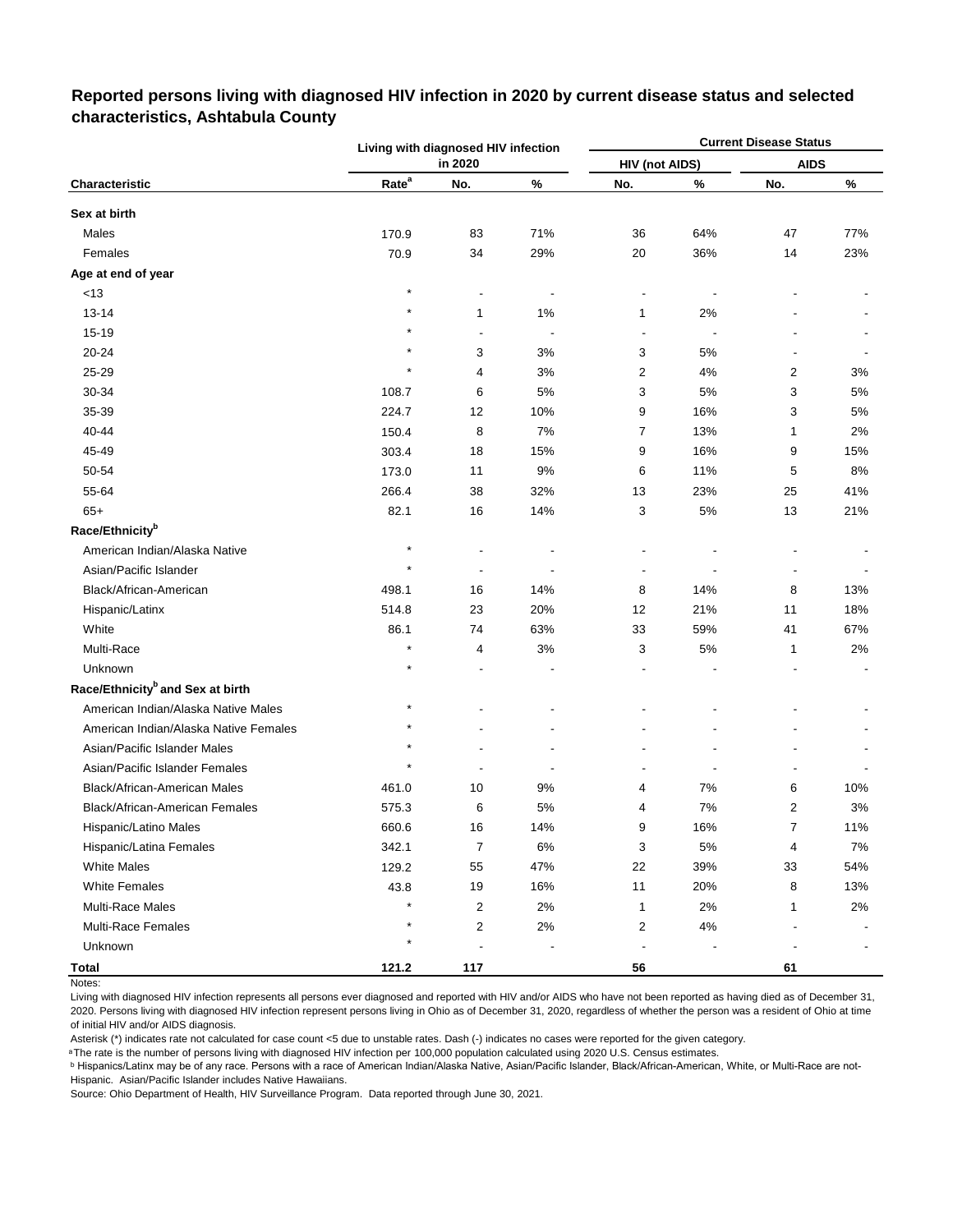# **Reported persons living with diagnosed HIV infection in 2020 by current disease status and transmission category, Ashtabula County**

|                                          | Living with diagnosed HIV infection |      | <b>Current Disease Status</b> |      |                |      |  |  |  |
|------------------------------------------|-------------------------------------|------|-------------------------------|------|----------------|------|--|--|--|
|                                          | in 2020                             |      | <b>HIV (not AIDS)</b>         |      | <b>AIDS</b>    |      |  |  |  |
| <b>Transmission Category<sup>a</sup></b> | No.                                 | %    | No.                           | %    | No.            | %    |  |  |  |
| Male adult or adolescent                 |                                     |      |                               |      |                |      |  |  |  |
| Male-to-male sexual contact              | 52                                  | 63%  | 25                            | 69%  | 27             | 59%  |  |  |  |
| Injection drug use (IDU)                 | 6                                   | 7%   | 2                             | 6%   | 4              | 9%   |  |  |  |
| Male-to-male sexual contact and IDU      | 6                                   | 7%   | 2                             | 6%   | 4              | 9%   |  |  |  |
| Heterosexual contact                     | 9                                   | 11%  | 2                             | 6%   | $\overline{7}$ | 15%  |  |  |  |
| Other/unknown                            | 9                                   | 11%  | 5                             | 14%  | 4              | 9%   |  |  |  |
| Subtotal                                 | 82                                  | 100% | 36                            | 100% | 46             | 100% |  |  |  |
| Female adult or adolescent               |                                     |      |                               |      |                |      |  |  |  |
| Injection drug use                       |                                     |      |                               |      |                |      |  |  |  |
| Heterosexual contact                     | 29                                  | 94%  | 15                            | 88%  | 14             | 100% |  |  |  |
| Other/unknown                            | $\overline{2}$                      | 6%   | 2                             | 12%  |                |      |  |  |  |
| Subtotal                                 | 31                                  | 100% | 17                            | 100% | 14             | 100% |  |  |  |
| Child (<13 yrs at diagnosis)             |                                     |      |                               |      |                |      |  |  |  |
| Perinatal                                | 3                                   | 75%  | 3                             | 100% |                |      |  |  |  |
| Other/unknown                            |                                     | 25%  |                               |      | 1              | 100% |  |  |  |
| Subtotal                                 | 4                                   | 100% | 3                             | 100% |                | 100% |  |  |  |
| Total                                    | 117                                 |      | 56                            |      | 61             |      |  |  |  |

# **Reported persons living with diagnosed HIV infection in 2020 by current disease status and exposure category, Ashtabula County**

|                                                          | Living with diagnosed HIV infection |     | <b>Current Disease Status</b> |     |             |     |  |  |  |  |
|----------------------------------------------------------|-------------------------------------|-----|-------------------------------|-----|-------------|-----|--|--|--|--|
|                                                          | in 2020                             |     | <b>HIV (not AIDS)</b>         |     | <b>AIDS</b> |     |  |  |  |  |
| <b>Exposure Category</b> <sup>b</sup>                    | No.                                 | %   | No.                           | %   | No.         | %   |  |  |  |  |
| Male-to-male sexual contact only                         | 49                                  | 42% | 24                            | 43% | 25          | 41% |  |  |  |  |
| Injection drug use (IDU) only                            | 4                                   | 3%  |                               | 2%  | 3           | 5%  |  |  |  |  |
| Heterosexual contact only                                | 38                                  | 32% | 17                            | 30% | 21          | 34% |  |  |  |  |
| Male-to-male sexual contact & IDU                        | 4                                   | 3%  |                               | 2%  | 3           | 5%  |  |  |  |  |
| <b>IDU &amp; Heterosexual contact</b>                    | 2                                   | 2%  |                               | 2%  |             | 2%  |  |  |  |  |
| Male-to-male sexual contact & Heterosexual contact       | 3                                   | 3%  |                               | 2%  | 2           | 3%  |  |  |  |  |
| Male-to-male sexual contact & IDU & Heterosexual contact | 2                                   | 2%  |                               | 2%  |             | 2%  |  |  |  |  |
| Perinatal exposure                                       | 3                                   | 3%  | 3                             | 5%  |             |     |  |  |  |  |
| Other/unknown                                            | 12                                  | 10% | 7                             | 13% | 5           | 8%  |  |  |  |  |
| Total                                                    | 117                                 |     | 56                            |     | 61          |     |  |  |  |  |

Notes:

Living with diagnosed HIV infection represents all persons ever diagnosed and reported with HIV and/or AIDS who have not been reported as having died as of December 31, 2020. Persons living with diagnosed HIV infection represent persons living in Ohio as of December 31, 2020, regardless of whether the person was a resident of Ohio at time of initial HIV and/or AIDS diagnosis.

Dash (-) indicates no cases were reported for the given category.

a Transmission categories are mutually exclusive, hierarchical risk categories determined by the CDC and system-calculated using sex at birth and risk factor history to determine mode of transmission. A person with multiple risks is only represented in the highest category based on the CDC hierarchical algorithm. Thus, transgender women are included in the male-to-male sexual contact transmission category if assigned male at birth and risk factor history indicates sex with males. Please note this is for the categorization of HIV transmission categories only and not to describe sexual orientation.

**b** Exposure categories are mutually exclusive risk categories. All possible combinations of risks are represented among exposure categories. A person with multiple risks is represented in the exposure category identifying all the reported ways in which that person may have been exposed to HIV.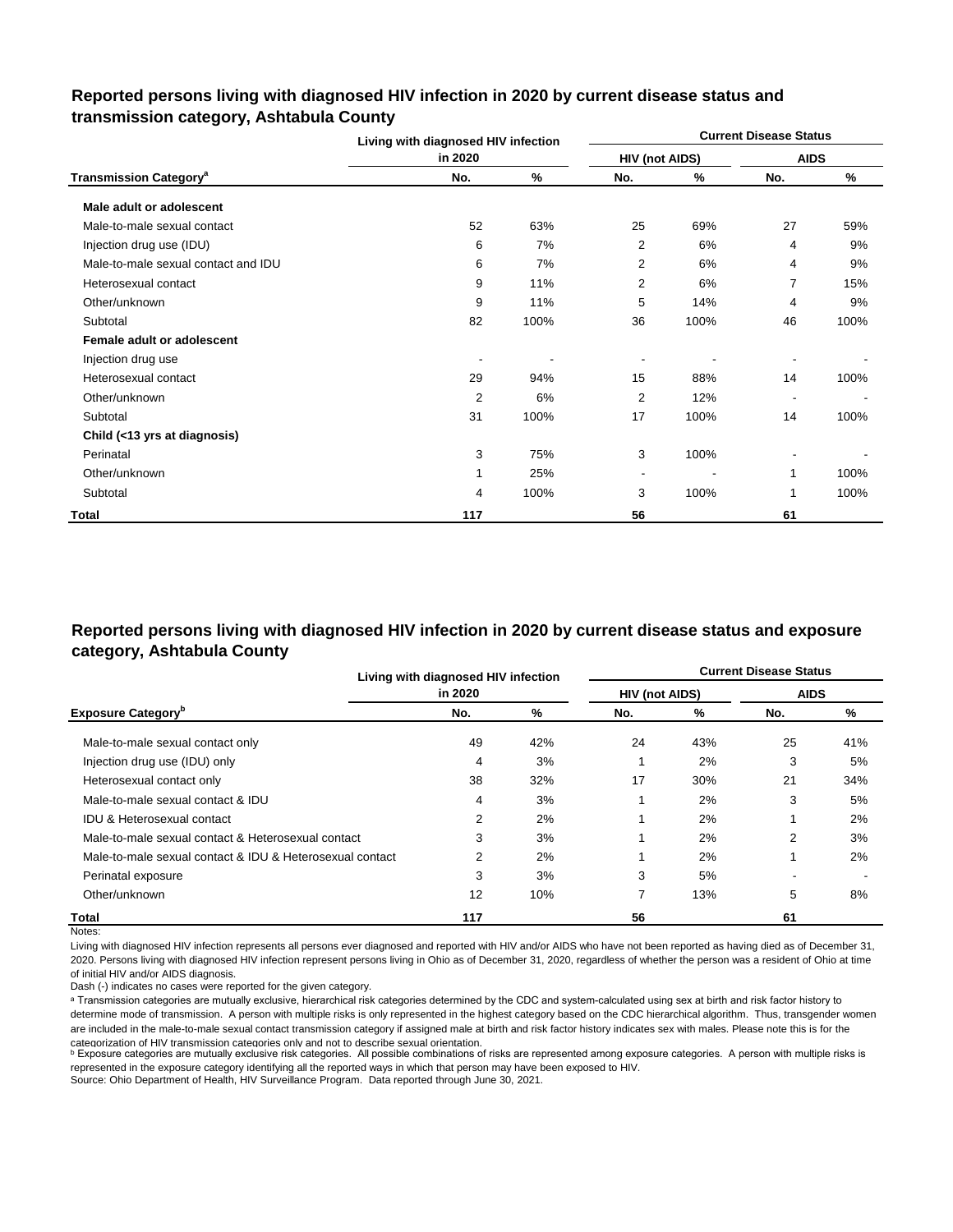|                    |                   | American Indian/Alaska Native |                          | <b>Asian/Pacific Islander</b> |                |                          | <b>Black/African-American</b> |      |                          | Hispanic/ Latinx <sup>a</sup> |     |     | White             |                          |     | <b>Multi-Race</b> |       |   | <b>Unknown</b> |   |
|--------------------|-------------------|-------------------------------|--------------------------|-------------------------------|----------------|--------------------------|-------------------------------|------|--------------------------|-------------------------------|-----|-----|-------------------|--------------------------|-----|-------------------|-------|---|----------------|---|
| Age at end of year | Rate <sup>b</sup> | No.                           | %                        | Rate <sup>p</sup>             | No.            | %                        | Rate <sup>r</sup>             | No.  | %                        | Rate <sup>r</sup>             | No. | %   | Rate <sup>r</sup> | No.                      | %   | Rate <sup>p</sup> | No.   | % | No.            | % |
| < 13               |                   | $\sim$                        |                          |                               |                |                          |                               |      |                          |                               |     |     |                   |                          |     |                   | $5$   |   |                |   |
| $13 - 14$          |                   |                               |                          |                               |                | $\sim$                   |                               |      | 6%                       |                               |     |     |                   | $\overline{\phantom{a}}$ |     |                   | $<$ 5 |   |                |   |
| $15 - 19$          |                   | $\overline{\phantom{a}}$      | $\overline{\phantom{a}}$ |                               |                | $\sim$                   |                               | $\,$ | $\overline{\phantom{a}}$ | $\ast$                        |     |     | $\star$           | $\sim$                   |     |                   | <5    |   |                |   |
| $20 - 24$          |                   |                               |                          |                               |                | $\overline{\phantom{a}}$ |                               |      |                          |                               |     | 4%  | $\star$           |                          | 3%  |                   | <5    |   |                |   |
| 25-29              |                   |                               |                          |                               |                | $\sim$                   |                               |      | 6%                       | $\ast$                        |     |     | $\star$           |                          | 4%  |                   | < 5   |   |                |   |
| 30-34              |                   |                               |                          |                               |                | $\sim$                   |                               |      | 13%                      | $\star$                       |     | 4%  | $\star$           |                          | 3%  |                   | $<$ 5 |   |                |   |
| 35-39              |                   |                               |                          |                               |                | $\overline{\phantom{a}}$ |                               |      |                          | $\ast$                        |     | 4%  | 216.2             | 10                       | 14% |                   | < 5   |   |                |   |
| 40-44              |                   |                               |                          |                               |                | $\overline{\phantom{a}}$ |                               |      | 6%                       |                               |     | 9%  | 105.7             | 5                        | 7%  |                   | <5    |   |                |   |
| 45-49              |                   |                               |                          |                               |                | $\,$ $\,$                |                               |      | 6%                       | .845.0                        |     | 22% | 186.5             | 10                       | 14% |                   | <5    |   |                |   |
| 50-54              |                   |                               |                          |                               |                |                          |                               |      | 13%                      |                               |     | 4%  | 136.5             | 8                        | 11% |                   | <5    |   |                |   |
| 55-64              |                   |                               |                          |                               | $\blacksquare$ | $\,$ $\,$                | 1,837.3                       |      | 44%                      | 3,344.5                       | 10  | 43% | 157.2             | 21                       | 28% |                   | <5    |   |                |   |
| $65+$              |                   |                               |                          |                               |                | $\overline{\phantom{a}}$ |                               |      | 6%                       |                               |     | 9%  | 69.9              | 13                       | 18% |                   | < 5   |   |                |   |
| Total              |                   |                               |                          |                               |                |                          | 498.1                         | 16   |                          | 514.8                         | 23  |     | 86.1              | 74                       |     |                   |       |   |                |   |

|                                           |                                            |        |                                  |        |                                   |      |                                  | Living with diagnosed HIV infection in 2020 |                          |                          |                   |      |                |                          |
|-------------------------------------------|--------------------------------------------|--------|----------------------------------|--------|-----------------------------------|------|----------------------------------|---------------------------------------------|--------------------------|--------------------------|-------------------|------|----------------|--------------------------|
|                                           | American<br>Indian/Alaska<br><b>Native</b> |        | Asian/Pacific<br><b>Islander</b> |        | <b>Black/African-</b><br>American |      | Hispanic/<br>Latinx <sup>a</sup> |                                             | White                    |                          | <b>Multi-Race</b> |      | <b>Unknown</b> |                          |
| <b>Transmission Category</b> <sup>c</sup> | No.                                        | %      | No.                              | %      | No.                               | %    | No.                              | %                                           | No.                      | %                        | No.               | %    | No.            | %                        |
| Male adult or adolescent                  |                                            |        |                                  |        |                                   |      |                                  |                                             |                          |                          |                   |      |                |                          |
| Male-to-male sexual contact               | $\blacksquare$                             |        | $\sim$                           |        | 4                                 | 40%  |                                  | 25%                                         | 43                       | 80%                      |                   | 50%  | $\sim$         | $\,$ $\,$                |
| Injection drug use (IDU)                  | $\overline{\phantom{a}}$                   |        | $\sim$                           | $\sim$ | -                                 |      | 3                                | 19%                                         | $\overline{2}$           | 4%                       |                   | 50%  | $\sim$         | $\overline{\phantom{a}}$ |
| Male-to-male sexual contact and IDU       |                                            |        | $\sim$                           |        |                                   | 10%  | ົ                                | 13%                                         | 3                        | 6%                       |                   |      |                |                          |
| Heterosexual contact                      | $\sim$                                     |        | $\sim$                           |        |                                   | 20%  |                                  | 31%                                         | ົ                        | 4%                       |                   |      |                | $\,$ $\,$                |
| Other/unknown                             | $\blacksquare$                             | $\sim$ | $\sim$                           | $\sim$ |                                   | 30%  |                                  | 13%                                         |                          | 7%                       | $\sim$            |      | $\blacksquare$ | $\blacksquare$           |
| Subtotal                                  | $\sim$                                     |        | $\sim$                           |        | 10                                | 100% | 16                               | 100%                                        | 54                       | 100%                     | $\overline{2}$    | 100% | $\sim$         | $\blacksquare$           |
| Female adult or adolescent                |                                            |        |                                  |        |                                   |      |                                  |                                             |                          |                          |                   |      |                |                          |
| Injection drug use                        | $\blacksquare$                             |        | $\sim$                           |        |                                   |      |                                  |                                             |                          | $\overline{\phantom{a}}$ |                   |      |                | $\,$ $\,$                |
| Heterosexual contact                      |                                            |        | $\sim$                           |        | 4                                 | 100% | 5                                | 83%                                         | 18                       | 95%                      | 2                 | 100% |                |                          |
| Other/unknown                             |                                            |        | <b>Section</b>                   |        |                                   |      |                                  | 17%                                         |                          | 5%                       |                   |      |                |                          |
| Subtotal                                  | $\blacksquare$                             |        | $\sim$                           |        | 4                                 | 100% | 6                                | 100%                                        | 19                       | 100%                     | $\overline{2}$    | 100% | $\sim$         | $\,$ $\,$                |
| Child (<13 yrs at diagnosis)              |                                            |        |                                  |        |                                   |      |                                  |                                             |                          |                          |                   |      |                |                          |
| Perinatal                                 | $\sim$                                     |        | $\sim$                           |        | $2^{\circ}$                       | 100% |                                  | 100%                                        | $\overline{\phantom{a}}$ | $\overline{\phantom{a}}$ |                   |      |                |                          |
| Other/unknown                             | $\sim$                                     |        | $\sim$                           | $\sim$ | $\sim$                            |      | $\overline{\phantom{a}}$         |                                             |                          | 100%                     | $\sim$            |      |                | $\overline{\phantom{0}}$ |
| Subtotal                                  | $\sim$                                     |        | $\sim$                           |        | $\overline{2}$                    | 100% |                                  | 100%                                        |                          | 100%                     |                   |      |                |                          |
| <b>Total</b>                              | $\overline{\phantom{a}}$                   |        | $\overline{\phantom{0}}$         |        | 16                                |      | 23                               |                                             | 74                       |                          |                   |      |                |                          |

© Transmission categories are mutually exclusive, hierarchical risk categories determined by the CDC and system-calculated using sex at birth and risk factor history to determine mode of transmission. A person with multip hierarchical algorithm. Thus, transgender women are included in the male-to-male sexual contact transmission category if assigned male at birth and risk factor history indicates sex with males. Please note this is for the sexual orientation.

<sup>d</sup> Exposure categories are mutually exclusive risk categories. All possible combinations of risks are represented among exposure categories. A person with multiple risks is represented in the exposure category identifying

|                                                          | American<br>Indian/Alaska<br><b>Native</b> |                          | Asian/Pacific<br><b>Islander</b> |                          | <b>Black/African-</b><br>American |                          | Hispanic/<br>Latinx <sup>a</sup> |     | White    |     | <b>Multi-Race</b> |               | Unknown                  |   |
|----------------------------------------------------------|--------------------------------------------|--------------------------|----------------------------------|--------------------------|-----------------------------------|--------------------------|----------------------------------|-----|----------|-----|-------------------|---------------|--------------------------|---|
| <b>Exposure Category<sup>d</sup></b>                     | No.                                        |                          | No.                              |                          | No.                               |                          | No.                              |     | No.      |     | No.               | $\frac{0}{6}$ | No.                      | % |
| Male-to-male sexual contact only                         |                                            |                          | $\sim$                           | . .                      |                                   | 19%                      |                                  | 17% | 41       | 55% |                   | 25%           |                          |   |
| Injection drug use (IDU) only                            |                                            | . .                      |                                  | . .                      |                                   | -                        |                                  | 9%  |          | 3%  |                   |               |                          |   |
| Heterosexual contact only                                |                                            | $\overline{\phantom{a}}$ | $\sim$                           | $\sim$                   | 6                                 | 38%                      | 10                               | 43% | 20       | 27% |                   | 50%           | $\overline{\phantom{0}}$ |   |
| Male-to-male sexual contact & IDU                        |                                            | $\overline{\phantom{a}}$ |                                  | $\overline{\phantom{a}}$ |                                   | $\overline{\phantom{a}}$ |                                  | 9%  | <u>_</u> | 3%  | -                 |               |                          |   |
| IDU & Heterosexual contact                               |                                            |                          | $\sim$                           |                          | $\sim$                            | $\overline{\phantom{a}}$ |                                  | 4%  |          | . . |                   | 25%           |                          |   |
| Male-to-male sexual contact & Heterosexual contact       |                                            | . .                      |                                  | . .                      |                                   | 6%                       |                                  | . . |          | 3%  |                   |               |                          |   |
| Male-to-male sexual contact & IDU & Heterosexual contact |                                            |                          |                                  | . .                      |                                   | 6%                       |                                  |     |          | 1%  |                   |               |                          |   |
| Perinatal exposure                                       |                                            | . .                      | $\sim$                           | . .                      |                                   | 13%                      |                                  | 4%  |          | . . |                   |               |                          |   |
| Other/unknown                                            | $\sim$                                     | $\overline{\phantom{a}}$ | $\sim$                           | $\sim$                   |                                   | 19%                      |                                  | 13% | 6        | 8%  |                   |               |                          |   |
| Total                                                    |                                            |                          |                                  |                          | 16                                |                          | 23                               |     | 74       |     |                   |               |                          |   |

Notes:

Living with diagnosed HIV infection represents all persons ever diagnosed and reported with HIV and/or AIDS who have not been reported as having died as of December 31, 2020. Persons living with diagnosed HIV infection rep regardless of whether the person was a resident of Ohio at time of initial HIV and/or AIDS diagnosis.

### **Reported persons living with diagnosed HIV infection in 2020 by race/ethnicity and transmission category, Ashtabula County**

## **Reported persons living with diagnosed HIV infection in 2020 by race/ethnicity and age, Ashtabula County**

#### **Living with diagnosed HIV infection in 2020**

### **Reported persons living with diagnosed HIV infection in 2020 by race/ethnicity and exposure category, Ashtabula County**

#### **Living with diagnosed HIV infection in 2020**

Source: Ohio Department of Health, HIV Surveillance Program. Data reported through June 30, 2021.

ᵇ The rate is the number of persons living with diagnosed HIV infection per 100,000 population calculated using U.S. Census estimates for that year.

Asterisk (\*) indicates rate not calculated because census data unavailable or for case count <5 due to unstable rates. Dash (-) indicates no cases were reported for the given category.

a Hispanics/Latinx may be of any race. Persons with a race of American Indian/Alaska Native, Asian/Pacific Islander, Black/African-American, White, or Multi-Race are not-Hispanic. Asian/Pacific Islander includes Native Haw

#### HIV.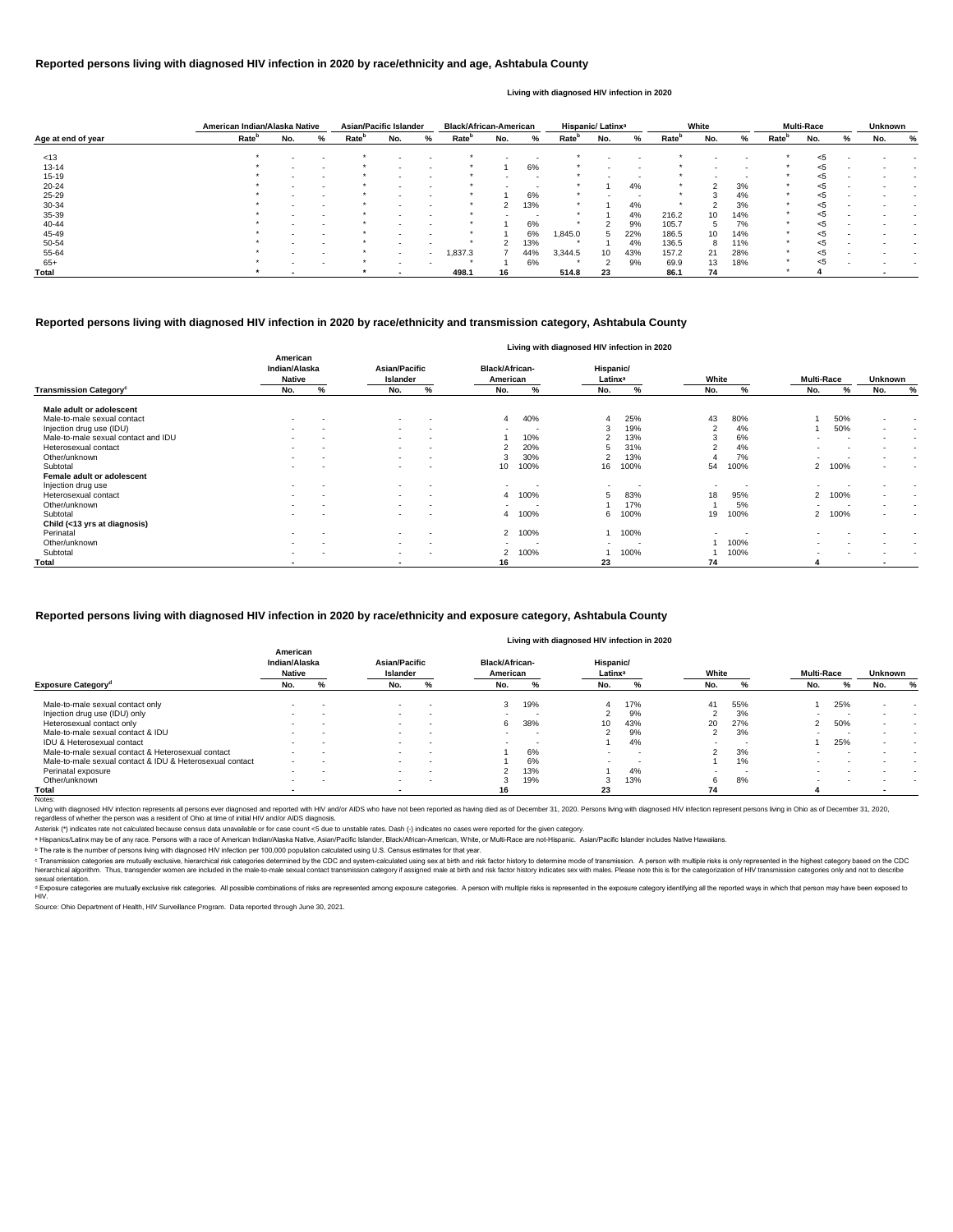# **Trends in reported persons living with diagnosed HIV infection by year of diagnosis and selected characteristics, Ashtabula County, 2016-2020**

**Living with Diagnosed HIV Infection**

|                                              |                   | 2016           |       |                   | 2017                    |       |                   | 2018 |       | 2019              |                  |       | 2020              |                |     |
|----------------------------------------------|-------------------|----------------|-------|-------------------|-------------------------|-------|-------------------|------|-------|-------------------|------------------|-------|-------------------|----------------|-----|
| <b>Characteristic</b>                        | Rate <sup>a</sup> | No.            | %     | Rate <sup>a</sup> | No.                     | %     | Rate <sup>a</sup> | No.  | %     | Rate <sup>a</sup> | No.              | %     | Rate <sup>a</sup> | No.            | %   |
| Sex at birth                                 |                   |                |       |                   |                         |       |                   |      |       |                   |                  |       |                   |                |     |
| Males                                        | 141.3             | 70             | 70%   | 152.2             | 75                      | 70%   | 160.8             | 79   | 71%   | 156.9             | 77               | 70%   | 170.9             | 83             | 71% |
| Females                                      | 61.6              | 30             | 30%   | 65.9              | 32                      | 30%   | 66.2              | 32   | 29%   | 68.5              | 33               | 30%   | 70.9              | 34             | 29% |
| Age at end of year                           |                   |                |       |                   |                         |       |                   |      |       |                   |                  |       |                   |                |     |
| < 13                                         | $\star$           | $\mathbf{1}$   | 1%    |                   | 1                       | 1%    |                   | 1    | 1%    |                   |                  |       |                   |                |     |
| $13 - 14$                                    |                   |                |       |                   |                         |       |                   |      |       |                   | 1                | 1%    |                   | 1              | 1%  |
| 15-19                                        |                   | -1             | $1\%$ |                   |                         |       |                   |      |       |                   |                  |       |                   |                |     |
| 20-24                                        |                   | 4              | 4%    | 92.2              | 5                       | 5%    | ź                 | 2    | 2%    |                   | 3                | 3%    |                   | 3              | 3%  |
| 25-29                                        | 86.8              | 5              | 5%    |                   | 4                       | 4%    | $\star$           | 4    | 4%    | 101.2             | 6                | 5%    |                   | 4              | 3%  |
| 30-34                                        | 108.0             | 6              | 6%    | 147.7             | 8                       | 7%    | 130.8             | 7    | 6%    | 109.0             | 6                | 5%    | 108.7             | 6              | 5%  |
| 35-39                                        | $\star$           | 4              | 4%    |                   | 4                       | 4%    | 163.0             | 9    | 8%    | 147.4             | 8                | 7%    | 224.7             | 12             | 10% |
| 40-44                                        | 231.6             | 13             | 13%   | 272.3             | 15                      | 14%   | 278.8             | 15   | 14%   | 168.9             | 9                | 8%    | 150.4             | 8              | 7%  |
| 45-49                                        | 135.1             | 9              | 9%    | 168.4             | 11                      | 10%   | 173.0             | 11   | 10%   | 243.4             | 15               | 14%   | 303.4             | 18             | 15% |
| 50-54                                        | 305.7             | 22             | 22%   | 285.8             | 20                      | 19%   | 309.8             | 21   | 19%   | 273.0             | 18               | 16%   | 173.0             | 11             | 9%  |
| 55-64                                        | 170.5             | 25             | 25%   | 184.3             | 27                      | 25%   | 177.7             | 26   | 23%   | 207.4             | 30               | 27%   | 266.4             | 38             | 32% |
| $65+$                                        | 56.2              | 10             | 10%   | 66.1              | 12                      | 11%   | 80.7              | 15   | 14%   | 73.4              | 14               | 13%   | 82.1              | 16             | 14% |
| Race/Ethnicity <sup>b</sup>                  |                   |                |       |                   |                         |       |                   |      |       |                   |                  |       |                   |                |     |
| American Indian/Alaska Native                | $\star$           |                |       |                   |                         |       |                   |      |       |                   |                  |       |                   |                |     |
| Asian/Pacific Islander                       |                   |                |       |                   |                         |       |                   |      |       |                   |                  |       |                   |                |     |
| Black/African-American                       | 466.6             | 16             | 16%   | 438.7             | 15                      | 14%   | 440.3             | 15   | 14%   | 296.1             | 10               | 9%    | 498.1             | 16             | 14% |
| Hispanic/Latinx                              | 544.0             | 22             | 22%   | 530.8             | 22                      | 21%   | 522.1             | 22   | 20%   | 532.7             | 23               | 21%   | 514.8             | 23             | 20% |
| White                                        | 65.8              | 58             | 58%   | 75.4              | 66                      | 62%   | 80.4              | 70   | 63%   | 84.1              | 73               | 66%   | 86.1              | 74             | 63% |
| Multi-Race                                   | $\star$           | 4              | 4%    |                   | 4                       | 4%    | ×                 | 4    | 4%    |                   | 4                | 4%    |                   | 4              | 3%  |
| Unknown                                      |                   |                |       |                   |                         |       |                   |      |       |                   |                  |       |                   |                |     |
| Race/Ethnicity <sup>b</sup> and Sex at birth |                   |                |       |                   |                         |       |                   |      |       |                   |                  |       |                   |                |     |
| American Indian/Alaska Native Males          |                   |                |       |                   |                         |       |                   |      |       |                   |                  |       |                   |                |     |
| American Indian/Alaska Native Females        |                   |                |       |                   |                         |       |                   |      |       |                   |                  |       |                   |                |     |
| Asian/Pacific Islander Males                 |                   |                |       |                   |                         |       |                   |      |       |                   |                  |       |                   |                |     |
| Asian/Pacific Islander Females               |                   |                |       |                   |                         |       |                   |      |       |                   |                  |       |                   |                |     |
| <b>Black/African-American Males</b>          | 339.1             | 8              | 8%    | 342.6             | 8                       | 7%    | 341.9             | 8    | 7%    | 215.3             | 5                | 5%    | 461.0             | 10             | 9%  |
| <b>Black/African-American Females</b>        | 747.7             | 8              | 8%    | 645.8             | 7                       | 7%    | 656.0             | 7    | 6%    | 473.9             | 5                | 5%    | 575.3             | 6              | 5%  |
| Hispanic/Latino Males                        | 677.8             | 15             | 15%   | 662.3             | 15                      | 14%   | 651.6             | 15   | 14%   | 684.3             | 16               | 15%   | 660.6             | 16             | 14% |
| Hispanic/Latina Females                      | 382.3             | 7              | $7\%$ | 372.3             | 7                       | 7%    | 366.1             | 7    | $6\%$ | 353.5             | 7                | $6\%$ | 342.1             | 7              | 6%  |
| <b>White Males</b>                           | 103.1             | 45             | 45%   | 115.4             | 50                      | 47%   | 125.3             | 54   | 49%   | 125.4             | 54               | 49%   | 129.2             | 55             | 47% |
| <b>White Females</b>                         | 29.2              | 13             | 13%   | 36.2              | 16                      | 15%   | 36.4              | 16   | 14%   | 43.4              | 19               | 17%   | 43.8              | 19             | 16% |
| Multi-Race Males                             | $\star$           | $\overline{c}$ | 2%    |                   | 2                       | 2%    | $\ast$            | 2    | 2%    | $\ast$            | 2                | 2%    |                   | 2              | 2%  |
| Multi-Race Females                           | $\star$           | $\sqrt{2}$     | $2\%$ | $\ast$            | $\overline{\mathbf{c}}$ | $2\%$ | $\star$           | 2    | 2%    | $\ast$            | $\boldsymbol{2}$ | $2\%$ | *                 | $\overline{c}$ | 2%  |
| Unknown                                      | $\star$           |                |       | $\star$           |                         |       | $\star$           |      |       | $\star$           |                  |       |                   |                |     |
| <b>Total</b>                                 | 101.8             | 100            |       | 109.4             | 107                     |       | 113.9             | 111  |       | 113.1             | 110              |       | 121.2             | 117            |     |
| Notes:                                       |                   |                |       |                   |                         |       |                   |      |       |                   |                  |       |                   |                |     |

Living with diagnosed HIV infection by year (2016-2020) represents all persons ever diagnosed and reported with HIV and/or AIDS who have not been reported as having died as of December 31 of the corresponding year. Persons living with diagnosed HIV infection represent persons living in Ohio as of December 31 of the corresponding year, regardless of whether the person was a resident of Ohio at time of initial HIV and/or AIDS diagnosis.

Asterisk (\*) indicates rate not calculated for case count <5 due to unstable rates. Dash (-) indicates no cases were reported for the given category.

<sup>a</sup> The rate is the number of persons living with diagnosed HIV infection per 100,000 population calculated using U.S. Census estimates for that year.

ᵇ Hispanics/Latinx may be of any race. Persons with a race of American Indian/Alaska Native, Asian/Pacific Islander, Black/African-American, White, or Multi-Race are not-Hispanic. Asian/Pacific Islander includes Native Hawaiians.